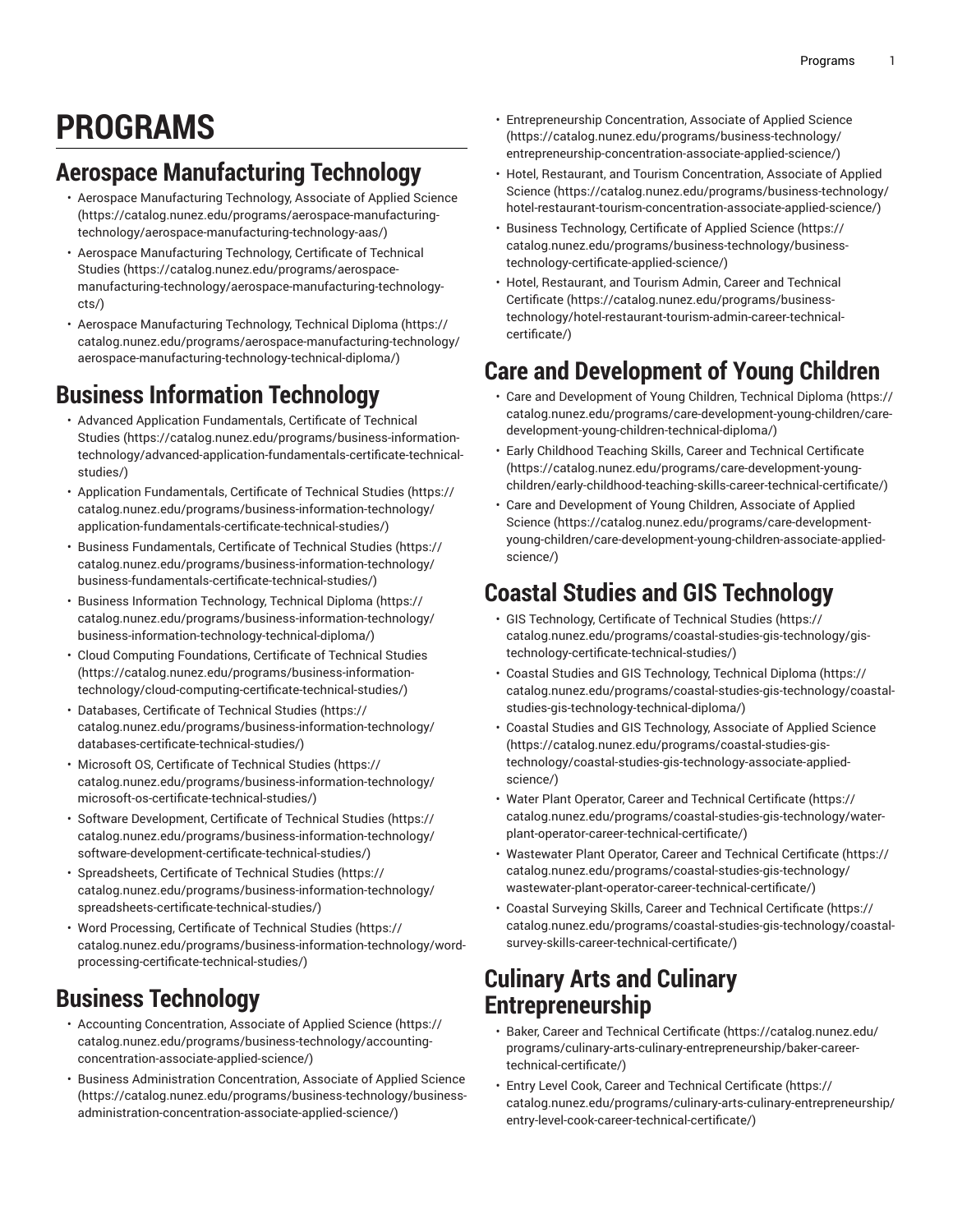- Food Service Manager, Career and Technical [Certificate \(https://](https://catalog.nunez.edu/programs/culinary-arts-culinary-entrepreneurship/food-service-manager-career-technical-certificate/) [catalog.nunez.edu/programs/culinary-arts-culinary-entrepreneurship/](https://catalog.nunez.edu/programs/culinary-arts-culinary-entrepreneurship/food-service-manager-career-technical-certificate/) [food-service-manager-career-technical-certificate/\)](https://catalog.nunez.edu/programs/culinary-arts-culinary-entrepreneurship/food-service-manager-career-technical-certificate/)
- Culinary Arts, [Certificate](https://catalog.nunez.edu/programs/culinary-arts-culinary-entrepreneurship/culinary-arts-certificate-technical-studies/) of Technical Studies [\(https://](https://catalog.nunez.edu/programs/culinary-arts-culinary-entrepreneurship/culinary-arts-certificate-technical-studies/) [catalog.nunez.edu/programs/culinary-arts-culinary-entrepreneurship/](https://catalog.nunez.edu/programs/culinary-arts-culinary-entrepreneurship/culinary-arts-certificate-technical-studies/) [culinary-arts-certificate-technical-studies/](https://catalog.nunez.edu/programs/culinary-arts-culinary-entrepreneurship/culinary-arts-certificate-technical-studies/))
- Culinary [Entrepreneurship,](https://catalog.nunez.edu/programs/culinary-arts-culinary-entrepreneurship/culinary-entrepreneurship-technical-diploma/) Technical Diploma [\(https://](https://catalog.nunez.edu/programs/culinary-arts-culinary-entrepreneurship/culinary-entrepreneurship-technical-diploma/) [catalog.nunez.edu/programs/culinary-arts-culinary-entrepreneurship/](https://catalog.nunez.edu/programs/culinary-arts-culinary-entrepreneurship/culinary-entrepreneurship-technical-diploma/) [culinary-entrepreneurship-technical-diploma/\)](https://catalog.nunez.edu/programs/culinary-arts-culinary-entrepreneurship/culinary-entrepreneurship-technical-diploma/)

### **Electrical Construction**

- Electrical [Construction](https://catalog.nunez.edu/programs/electrical-construction/electrical-construction-advanced-certificate-technical-studies/) Advanced, Certificate of Technical Studies ([https://catalog.nunez.edu/programs/electrical-construction/](https://catalog.nunez.edu/programs/electrical-construction/electrical-construction-advanced-certificate-technical-studies/) [electrical-construction-advanced-certificate-technical-studies/](https://catalog.nunez.edu/programs/electrical-construction/electrical-construction-advanced-certificate-technical-studies/))
- Electrical [Construction,](https://catalog.nunez.edu/programs/electrical-construction/electrical-construction-certificate-technical-studies/) Certificate of Technical Studies ([https://](https://catalog.nunez.edu/programs/electrical-construction/electrical-construction-certificate-technical-studies/) [catalog.nunez.edu/programs/electrical-construction/electrical](https://catalog.nunez.edu/programs/electrical-construction/electrical-construction-certificate-technical-studies/)[construction-certificate-technical-studies/](https://catalog.nunez.edu/programs/electrical-construction/electrical-construction-certificate-technical-studies/))

#### **Emergency Medical Technician: EMT and Paramedic**

- EMT Basic, Career and Technical [Certificate](https://catalog.nunez.edu/programs/emergency-medical-services-education/emt-basic-career-technical-certificate/) ([https://](https://catalog.nunez.edu/programs/emergency-medical-services-education/emt-basic-career-technical-certificate/) [catalog.nunez.edu/programs/emergency-medical-services](https://catalog.nunez.edu/programs/emergency-medical-services-education/emt-basic-career-technical-certificate/)[education/emt-basic-career-technical-certificate/](https://catalog.nunez.edu/programs/emergency-medical-services-education/emt-basic-career-technical-certificate/))
- EMT [Advanced,](https://catalog.nunez.edu/programs/emergency-medical-services-education/emt-advanced-career-technical-certificate/) Career and Technical Certificate [\(https://](https://catalog.nunez.edu/programs/emergency-medical-services-education/emt-advanced-career-technical-certificate/) [catalog.nunez.edu/programs/emergency-medical-services](https://catalog.nunez.edu/programs/emergency-medical-services-education/emt-advanced-career-technical-certificate/)[education/emt-advanced-career-technical-certificate/\)](https://catalog.nunez.edu/programs/emergency-medical-services-education/emt-advanced-career-technical-certificate/)
- Emergency Medical Services Education [Paramedic,](https://catalog.nunez.edu/programs/emergency-medical-services-education/emergency-medical-services-paramedic-certificate-technical-studies/) Certificate of [Technical](https://catalog.nunez.edu/programs/emergency-medical-services-education/emergency-medical-services-paramedic-certificate-technical-studies/) Studies [\(https://catalog.nunez.edu/programs/emergency](https://catalog.nunez.edu/programs/emergency-medical-services-education/emergency-medical-services-paramedic-certificate-technical-studies/)[medical-services-education/emergency-medical-services-paramedic](https://catalog.nunez.edu/programs/emergency-medical-services-education/emergency-medical-services-paramedic-certificate-technical-studies/)[certificate-technical-studies/](https://catalog.nunez.edu/programs/emergency-medical-services-education/emergency-medical-services-paramedic-certificate-technical-studies/))

### **General Studies**

- [Certificate](https://catalog.nunez.edu/programs/general-studies/certificate-general-studies/) of General Studies ([https://catalog.nunez.edu/programs/](https://catalog.nunez.edu/programs/general-studies/certificate-general-studies/) [general-studies/certificate-general-studies/](https://catalog.nunez.edu/programs/general-studies/certificate-general-studies/))
- [Associate of General Studies \(https://catalog.nunez.edu/programs/](https://catalog.nunez.edu/programs/general-studies/associate-general-studies/) [general-studies/associate-general-studies/](https://catalog.nunez.edu/programs/general-studies/associate-general-studies/))

#### **Heating, Air Conditioning, and Refrigeration: HACR**

- Domestic [Refrigeration](https://catalog.nunez.edu/programs/heating-air-conditioning-refrigeration-hacr/domestic-refrigeration-helper-ii-certificate-technical-studies/) Helper II, Certificate of Technical Studies ([https://catalog.nunez.edu/programs/heating-air-conditioning](https://catalog.nunez.edu/programs/heating-air-conditioning-refrigeration-hacr/domestic-refrigeration-helper-ii-certificate-technical-studies/)[refrigeration-hacr/domestic-refrigeration-helper-ii-certificate](https://catalog.nunez.edu/programs/heating-air-conditioning-refrigeration-hacr/domestic-refrigeration-helper-ii-certificate-technical-studies/)[technical-studies/\)](https://catalog.nunez.edu/programs/heating-air-conditioning-refrigeration-hacr/domestic-refrigeration-helper-ii-certificate-technical-studies/)
- Heating, Air Conditioning, & [Refrigeration,](https://catalog.nunez.edu/programs/heating-air-conditioning-refrigeration-hacr/heating20air-condtioning-and-refrigeration-technical-diploma/) Technical Diploma [\(https://](https://catalog.nunez.edu/programs/heating-air-conditioning-refrigeration-hacr/heating20air-condtioning-and-refrigeration-technical-diploma/) [catalog.nunez.edu/programs/heating-air-conditioning-refrigeration](https://catalog.nunez.edu/programs/heating-air-conditioning-refrigeration-hacr/heating20air-condtioning-and-refrigeration-technical-diploma/)[hacr/heating20air-condtioning-and-refrigeration-technical-diploma/](https://catalog.nunez.edu/programs/heating-air-conditioning-refrigeration-hacr/heating20air-condtioning-and-refrigeration-technical-diploma/))
- [Refrigeration](https://catalog.nunez.edu/programs/heating-air-conditioning-refrigeration-hacr/refrigeration-helper-i-certificate-technical-studies/) Helper I, Certificate of Technical Studies ([https://](https://catalog.nunez.edu/programs/heating-air-conditioning-refrigeration-hacr/refrigeration-helper-i-certificate-technical-studies/) [catalog.nunez.edu/programs/heating-air-conditioning-refrigeration](https://catalog.nunez.edu/programs/heating-air-conditioning-refrigeration-hacr/refrigeration-helper-i-certificate-technical-studies/)[hacr/refrigeration-helper-i-certificate-technical-studies/](https://catalog.nunez.edu/programs/heating-air-conditioning-refrigeration-hacr/refrigeration-helper-i-certificate-technical-studies/))
- [Heating, Air Conditioning, & Refrigeration, Associate of Applied](https://catalog.nunez.edu/programs/heating-air-conditioning-refrigeration-hacr/aas/) [Science](https://catalog.nunez.edu/programs/heating-air-conditioning-refrigeration-hacr/aas/) [\(https://catalog.nunez.edu/programs/heating-air](https://catalog.nunez.edu/programs/heating-air-conditioning-refrigeration-hacr/aas/)[conditioning-refrigeration-hacr/aas/\)](https://catalog.nunez.edu/programs/heating-air-conditioning-refrigeration-hacr/aas/)

#### **Industrial Maintenance**

• Industrial [Maintenance](https://catalog.nunez.edu/programs/industrial-maintenance/industrial-maintenance-technology-technical-diploma/) Technology, Technical Diploma ([https://](https://catalog.nunez.edu/programs/industrial-maintenance/industrial-maintenance-technology-technical-diploma/) [catalog.nunez.edu/programs/industrial-maintenance/industrial](https://catalog.nunez.edu/programs/industrial-maintenance/industrial-maintenance-technology-technical-diploma/)[maintenance-technology-technical-diploma/](https://catalog.nunez.edu/programs/industrial-maintenance/industrial-maintenance-technology-technical-diploma/))

# **Instrumentation Technician**

- [Instrumentation](https://catalog.nunez.edu/programs/instrumentation-technician/instrumentation-helper-certificate-technical-studies/) Helper, Certificate of Technical Studies [\(https://](https://catalog.nunez.edu/programs/instrumentation-technician/instrumentation-helper-certificate-technical-studies/) [catalog.nunez.edu/programs/instrumentation-technician/](https://catalog.nunez.edu/programs/instrumentation-technician/instrumentation-helper-certificate-technical-studies/) [instrumentation-helper-certificate-technical-studies/\)](https://catalog.nunez.edu/programs/instrumentation-technician/instrumentation-helper-certificate-technical-studies/)
- [Instrumentation](https://catalog.nunez.edu/programs/instrumentation-technician/instrumentation-skills-career-technical-certificate/) Skills, Career and Technical Certificate ([https://](https://catalog.nunez.edu/programs/instrumentation-technician/instrumentation-skills-career-technical-certificate/) [catalog.nunez.edu/programs/instrumentation-technician/](https://catalog.nunez.edu/programs/instrumentation-technician/instrumentation-skills-career-technical-certificate/) [instrumentation-skills-career-technical-certificate/](https://catalog.nunez.edu/programs/instrumentation-technician/instrumentation-skills-career-technical-certificate/))
- NCCER [Instrumentation](https://catalog.nunez.edu/programs/instrumentation-technician/nccer-instrumentation-advanced-certificate-technical-studies/) Advanced, Certificate of Technical Studies [\(https://catalog.nunez.edu/programs/instrumentation-technician/](https://catalog.nunez.edu/programs/instrumentation-technician/nccer-instrumentation-advanced-certificate-technical-studies/) [nccer-instrumentation-advanced-certificate-technical-studies/](https://catalog.nunez.edu/programs/instrumentation-technician/nccer-instrumentation-advanced-certificate-technical-studies/))
- NCCER [Instrumentation](https://catalog.nunez.edu/programs/instrumentation-technician/nccer-instrumentation-and-electrical-technical-diploma/) and Electrical, Technical Diploma [\(https://](https://catalog.nunez.edu/programs/instrumentation-technician/nccer-instrumentation-and-electrical-technical-diploma/) [catalog.nunez.edu/programs/instrumentation-technician/nccer](https://catalog.nunez.edu/programs/instrumentation-technician/nccer-instrumentation-and-electrical-technical-diploma/)[instrumentation-and-electrical-technical-diploma/](https://catalog.nunez.edu/programs/instrumentation-technician/nccer-instrumentation-and-electrical-technical-diploma/))

# **Louisiana Transfer Degree**

- Business [Concentration,](https://catalog.nunez.edu/programs/louisiana-transfer-degree/business-concentration-associate-arts/) Associate of Arts [\(https://](https://catalog.nunez.edu/programs/louisiana-transfer-degree/business-concentration-associate-arts/) [catalog.nunez.edu/programs/louisiana-transfer-degree/business](https://catalog.nunez.edu/programs/louisiana-transfer-degree/business-concentration-associate-arts/)[concentration-associate-arts/](https://catalog.nunez.edu/programs/louisiana-transfer-degree/business-concentration-associate-arts/))
- Fine Arts [Concentration,](https://catalog.nunez.edu/programs/louisiana-transfer-degree/fine-arts-concentration-associate-arts/) Associate of Arts ([https://](https://catalog.nunez.edu/programs/louisiana-transfer-degree/fine-arts-concentration-associate-arts/) [catalog.nunez.edu/programs/louisiana-transfer-degree/fine-arts](https://catalog.nunez.edu/programs/louisiana-transfer-degree/fine-arts-concentration-associate-arts/)[concentration-associate-arts/](https://catalog.nunez.edu/programs/louisiana-transfer-degree/fine-arts-concentration-associate-arts/))
- Humanities [Concentration,](https://catalog.nunez.edu/programs/louisiana-transfer-degree/humanities-concentration-associate-arts/) Associate of Arts ([https://](https://catalog.nunez.edu/programs/louisiana-transfer-degree/humanities-concentration-associate-arts/) [catalog.nunez.edu/programs/louisiana-transfer-degree/humanities](https://catalog.nunez.edu/programs/louisiana-transfer-degree/humanities-concentration-associate-arts/)[concentration-associate-arts/](https://catalog.nunez.edu/programs/louisiana-transfer-degree/humanities-concentration-associate-arts/))
- Social Sciences [Concentration,](https://catalog.nunez.edu/programs/louisiana-transfer-degree/social-sciences-concentration-associate-arts/) Associate of Arts [\(https://](https://catalog.nunez.edu/programs/louisiana-transfer-degree/social-sciences-concentration-associate-arts/) [catalog.nunez.edu/programs/louisiana-transfer-degree/social](https://catalog.nunez.edu/programs/louisiana-transfer-degree/social-sciences-concentration-associate-arts/)[sciences-concentration-associate-arts/](https://catalog.nunez.edu/programs/louisiana-transfer-degree/social-sciences-concentration-associate-arts/))
- [Biological Sciences Concentration, Associate of Science](https://catalog.nunez.edu/programs/louisiana-transfer-degree/biological-sciences-concentration-associate-science/) ([https://](https://catalog.nunez.edu/programs/louisiana-transfer-degree/biological-sciences-concentration-associate-science/) [catalog.nunez.edu/programs/louisiana-transfer-degree/biological](https://catalog.nunez.edu/programs/louisiana-transfer-degree/biological-sciences-concentration-associate-science/)[sciences-concentration-associate-science/\)](https://catalog.nunez.edu/programs/louisiana-transfer-degree/biological-sciences-concentration-associate-science/)
- [Physical Sciences Concentration, Associate of Science](https://catalog.nunez.edu/programs/louisiana-transfer-degree/physical-sciences-concentration-associate-science/) [\(https://](https://catalog.nunez.edu/programs/louisiana-transfer-degree/physical-sciences-concentration-associate-science/) [catalog.nunez.edu/programs/louisiana-transfer-degree/physical](https://catalog.nunez.edu/programs/louisiana-transfer-degree/physical-sciences-concentration-associate-science/)[sciences-concentration-associate-science/\)](https://catalog.nunez.edu/programs/louisiana-transfer-degree/physical-sciences-concentration-associate-science/)

# **Medical Billing and Coding**

- Medical Billing and Coding, [Certificate](https://catalog.nunez.edu/programs/medical-coding-billing/medical-billing-coding-certificate-applied-science/) of Applied Science ([https://](https://catalog.nunez.edu/programs/medical-coding-billing/medical-billing-coding-certificate-applied-science/) [catalog.nunez.edu/programs/medical-coding-billing/medical-billing](https://catalog.nunez.edu/programs/medical-coding-billing/medical-billing-coding-certificate-applied-science/)[coding-certificate-applied-science/\)](https://catalog.nunez.edu/programs/medical-coding-billing/medical-billing-coding-certificate-applied-science/)
- Business Technology: Medical Office Management [Concentration,](https://catalog.nunez.edu/programs/medical-coding-billing/business-technology-medical-office-management-concentration-associate-applied-science/) [Associate of Applied Science \(https://catalog.nunez.edu/programs/](https://catalog.nunez.edu/programs/medical-coding-billing/business-technology-medical-office-management-concentration-associate-applied-science/) [medical-coding-billing/business-technology-medical-office](https://catalog.nunez.edu/programs/medical-coding-billing/business-technology-medical-office-management-concentration-associate-applied-science/)[management-concentration-associate-applied-science/\)](https://catalog.nunez.edu/programs/medical-coding-billing/business-technology-medical-office-management-concentration-associate-applied-science/)

# **Nursing and Nursing Assistant**

- Certified Nursing Assistant, CNA, Career and Technical [Certificate](https://catalog.nunez.edu/programs/nursing-nursing-assistant/certified-nursing-assistant-cna-career-technical-certificate/) [\(https://catalog.nunez.edu/programs/nursing-nursing-assistant/](https://catalog.nunez.edu/programs/nursing-nursing-assistant/certified-nursing-assistant-cna-career-technical-certificate/) [certified-nursing-assistant-cna-career-technical-certificate/](https://catalog.nunez.edu/programs/nursing-nursing-assistant/certified-nursing-assistant-cna-career-technical-certificate/))
- Practical Nursing Limited [Enrollment,](https://catalog.nunez.edu/programs/nursing-nursing-assistant/practical-nursing-limited-enrollment-technical-diploma/) Technical Diploma ([https://](https://catalog.nunez.edu/programs/nursing-nursing-assistant/practical-nursing-limited-enrollment-technical-diploma/) [catalog.nunez.edu/programs/nursing-nursing-assistant/practical](https://catalog.nunez.edu/programs/nursing-nursing-assistant/practical-nursing-limited-enrollment-technical-diploma/)[nursing-limited-enrollment-technical-diploma/\)](https://catalog.nunez.edu/programs/nursing-nursing-assistant/practical-nursing-limited-enrollment-technical-diploma/)